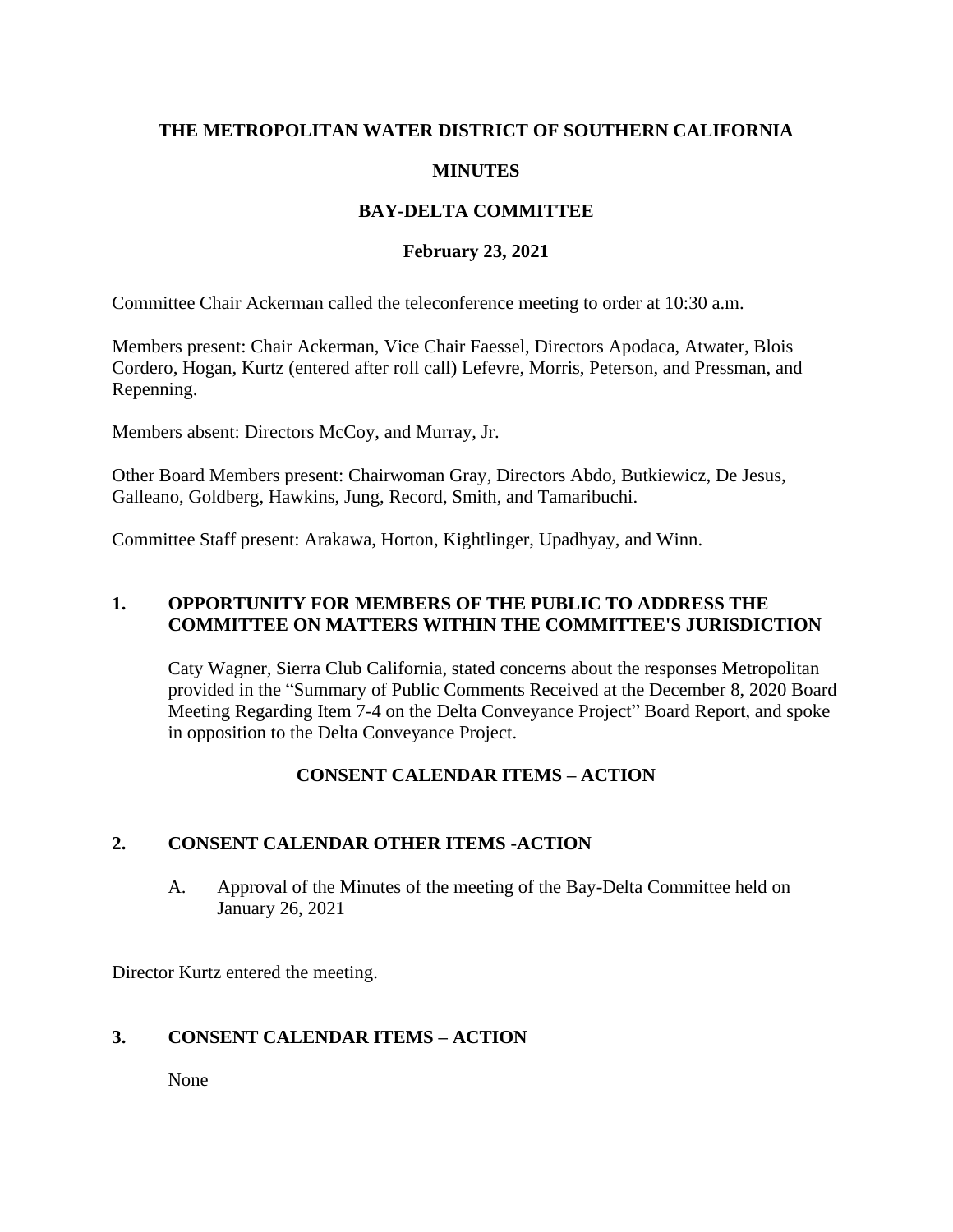Director Morris made a motion, seconded by Director Atwater to approve the consent calendar consisting of item 2A:

The vote was:

| Ayes:        | Directors Ackerman, Apodaca, Atwater, Blois, Cordero, Faessel, Hogan,<br>Kurtz, Lefevre, Morris, Peterson, Pressman and Repenning. |
|--------------|------------------------------------------------------------------------------------------------------------------------------------|
| Noes:        | <b>None</b>                                                                                                                        |
| Abstentions: | <b>None</b>                                                                                                                        |
| Absent:      | Directors McCoy, and Murray Jr.                                                                                                    |

The motion passed by a vote of 13 ayes, 0 noes, 0 abstentions, 2 absent.

#### **END OF CONSENT CALENDAR ITEMS**

### **4. OTHER BOARD ITEMS – ACTION**

None

# **5. BOARD INFORMATION ITEMS**

None

#### **6. COMMITTEE ITEMS**

a. Subject: Update on Bay-Delta Voluntary Agreement Activity

Presented by: Bay-Delta Initiatives Manager Steve Arakawa

Mr. Arakawa provided an update on the State Water Resources Control Board's Water Quality Control Plan process and the Voluntary Settlement Agreement approach. He also noted that additional updates to the Board will be provided as progress occurs.

The following Directors provided comments or asked questions:

- 1. Lefevre
- 2. Hogan
- 3. Goldberg
- 4. Ackerman
- 5. Butkiewicz